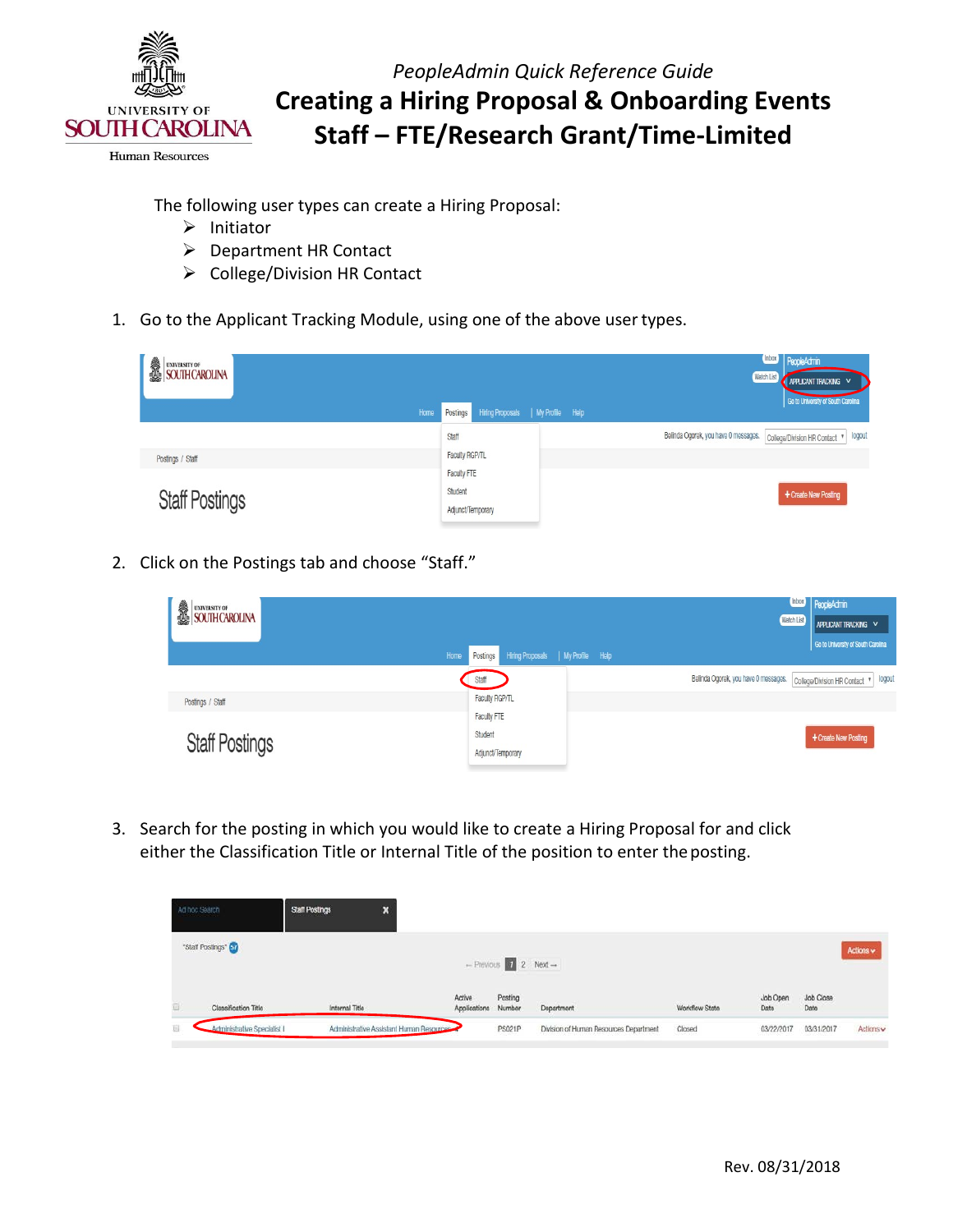

**Human Resources** 

4. Click on the Applicants tab within the posting.

| Summary | History | Applicants | Reports | <b>Hiring Proposals</b> |
|---------|---------|------------|---------|-------------------------|
|         |         |            |         |                         |

- 5. Click on the blue hyperlink of your final applicant's last name to open the application or on the action button to view the application.
	- \*\**The applicant must be in the status of "Recommend for Hire" for this link to appear.\*\**

|                | To add a new column to the search results, select the column from the drop down list. |                             |                  |                       |                           |                            |           |
|----------------|---------------------------------------------------------------------------------------|-----------------------------|------------------|-----------------------|---------------------------|----------------------------|-----------|
|                | Saved Searches v                                                                      |                             |                  | Snarch                | Q More Search Options V   |                            |           |
| All Applicants | 53                                                                                    |                             |                  |                       |                           |                            |           |
|                | 'All Applicants'                                                                      |                             |                  |                       |                           |                            | Actions v |
| E              | of Last Name                                                                          | <b>Applicant First Name</b> | <b>Documents</b> | <b>Posting Number</b> | Workflow State (Internal) | <b>Application Date</b>    |           |
| E              | Cargill                                                                               | Jennifer                    | Resume           | S00001P               | Recommend for Hire        | March 16, 2016 at 02:14 PM | Actions v |
| E              | Swindale                                                                              | Anne                        | Resume.          | S00001P               | Hired                     | March 18, 2016 at 11:13 AM | Actions v |
|                |                                                                                       |                             |                  |                       |                           |                            |           |

- 6. Review the application closely with special attention to the **General Information** Section as follows:
	- **Review Citizenship and Employer Sponsorship**

| General Information                                                                                      |     |
|----------------------------------------------------------------------------------------------------------|-----|
| Are you a United States citizen?                                                                         | Yes |
| Do you now or will you in the<br>future require employer<br>sponsorship to work in the United<br>States? | No  |

and email Talent Acquisition at **hrtalent@mailbox.sc.edu** to reactivate the application before proceeding with the hiring proposal. The applicant will receive an email to modify the general application data. To ensure data integrity, this action must be completed before the hiring proposal is initiated. *If an applicant answered Yes to US Citizen and Yes to Employer Sponsorship*, stop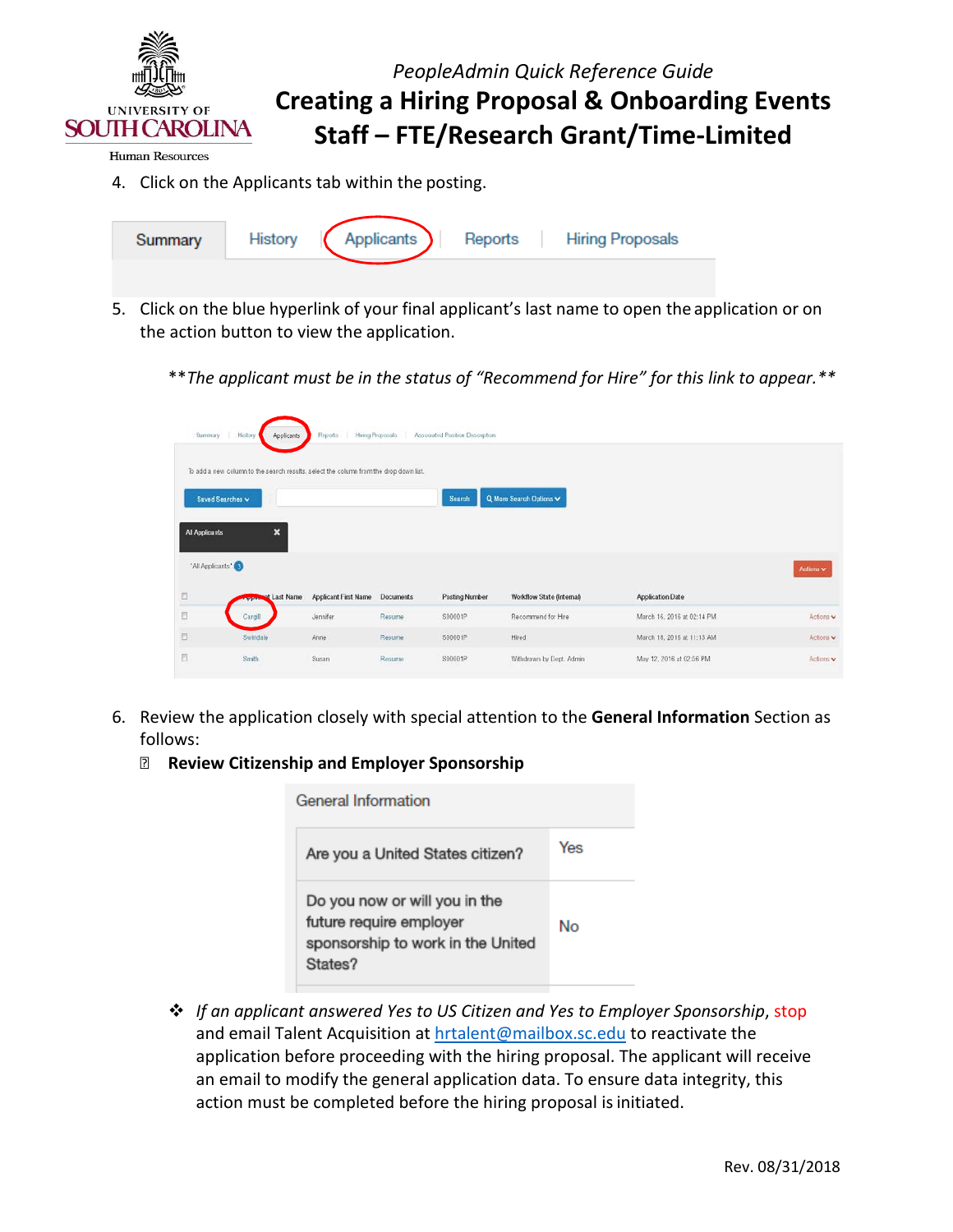

**Human Resources** 

- *PeopleAdmin Quick Reference Guide*  **Creating a Hiring Proposal & Onboarding Events Staff – FTE/Research Grant/Time-Limited**
- *If an applicant answered No to US Citizen and Yes to Employer Sponsorship*, be sure to consult with OIS and reference th[e International New Hires Guide f](http://www.sc.edu/about/offices_and_divisions/human_resources/docs/pa_international_new_hires.pdf)or additional guidance.

| General Information                                                                                      |     |
|----------------------------------------------------------------------------------------------------------|-----|
| Are you a United States citizen?                                                                         | No  |
| Do you now or will you in the<br>future require employer<br>sponsorship to work in the United<br>States? | Yes |

 *If an applicant answered No to US Citizen and No to Employer Sponsorship*, be sure to consult with OIS for guidance.

| General Information                                                                                      |    |
|----------------------------------------------------------------------------------------------------------|----|
| Are you a United States citizen?                                                                         | No |
| Do you now or will you in the<br>future require employer<br>sponsorship to work in the United<br>States? | No |

- **Check if the applicant is a current employee.** This will determine the Action Type that is selected on the Hiring Proposal.
	- ❖ If yes, the Action Type may be reassignment, promotion or demotion.

| Are you presently employed by<br>the University of South Carolina in | Yes |
|----------------------------------------------------------------------|-----|
| a non-student employment                                             |     |
| category?                                                            |     |

 If no, and the employment history does not reflect past USC employment, the employment, the Action Type is Rehire. Action Type is New Hire. If no, and the employment history reflects past USC

| Are you presently employed by<br>the University of South Carolina in | No |
|----------------------------------------------------------------------|----|
| a non-student employment                                             |    |
| category?                                                            |    |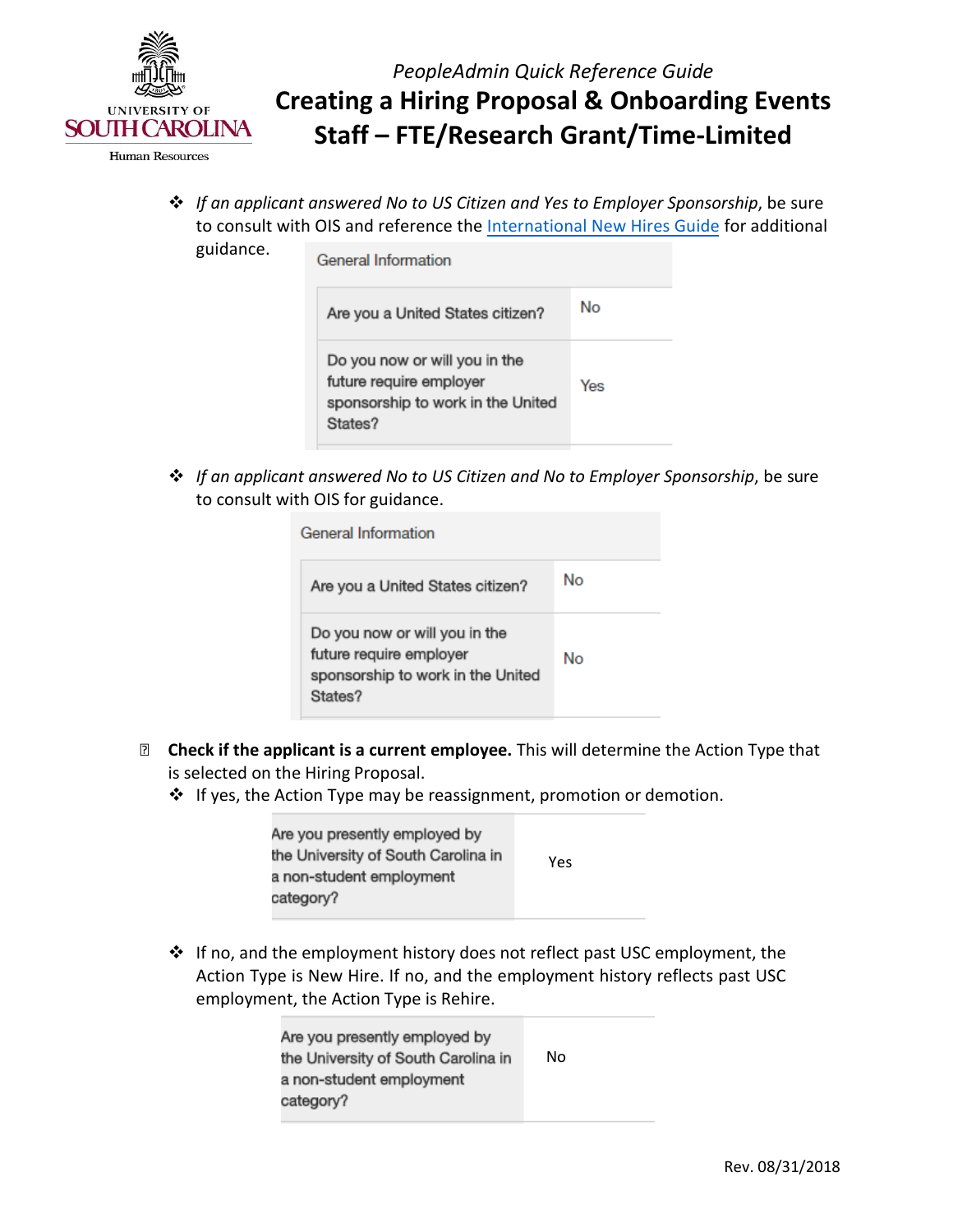

**Human Resources** 

 documents attached to the application, such as cover letter, resume and When reviewing the application, you may find it helpful to generate aCombined Document. The functionality produces a PDF document of the application and recommendation letter.

| <b>PDF Documents</b>     |                |
|--------------------------|----------------|
| Document Type            | <b>Actions</b> |
| Application              | <b>View</b>    |
| <b>Combined Document</b> | Generate       |

7. Click the Start PD Hiring Proposal link on the right at the top of the page.



- 8. Your position will be listed under the Selected Position Description section.
	- posting was created.  $\triangleright$  The selection will default to the Position Description (PD) from which this
	- $\triangleright$  An applicant CAN be hired into another approved PD (with a different position number), if you are hiring multiple candidates from that posting.
- Description button. 9. Once the appropriate PD is selected, scroll to thebottom and click the Select Position

### **Select Position Description**

 information will be marked with an asterisk and the field will be in RED. 10. You will be directed to the Hiring Proposal Screen. Information from the applicant, job posting, and PD will transfer over automatically to the Hiring Proposal. Required

| Candidate Information  |        |                                 |  |
|------------------------|--------|---------------------------------|--|
|                        |        |                                 |  |
|                        |        |                                 |  |
| Check spelling         |        |                                 |  |
| * Regulred Information |        |                                 |  |
|                        |        |                                 |  |
|                        |        |                                 |  |
| Legal First Name       |        |                                 |  |
| Legal Middle Name      |        |                                 |  |
|                        | Ogorek |                                 |  |
|                        |        | Personal Information<br>Belinda |  |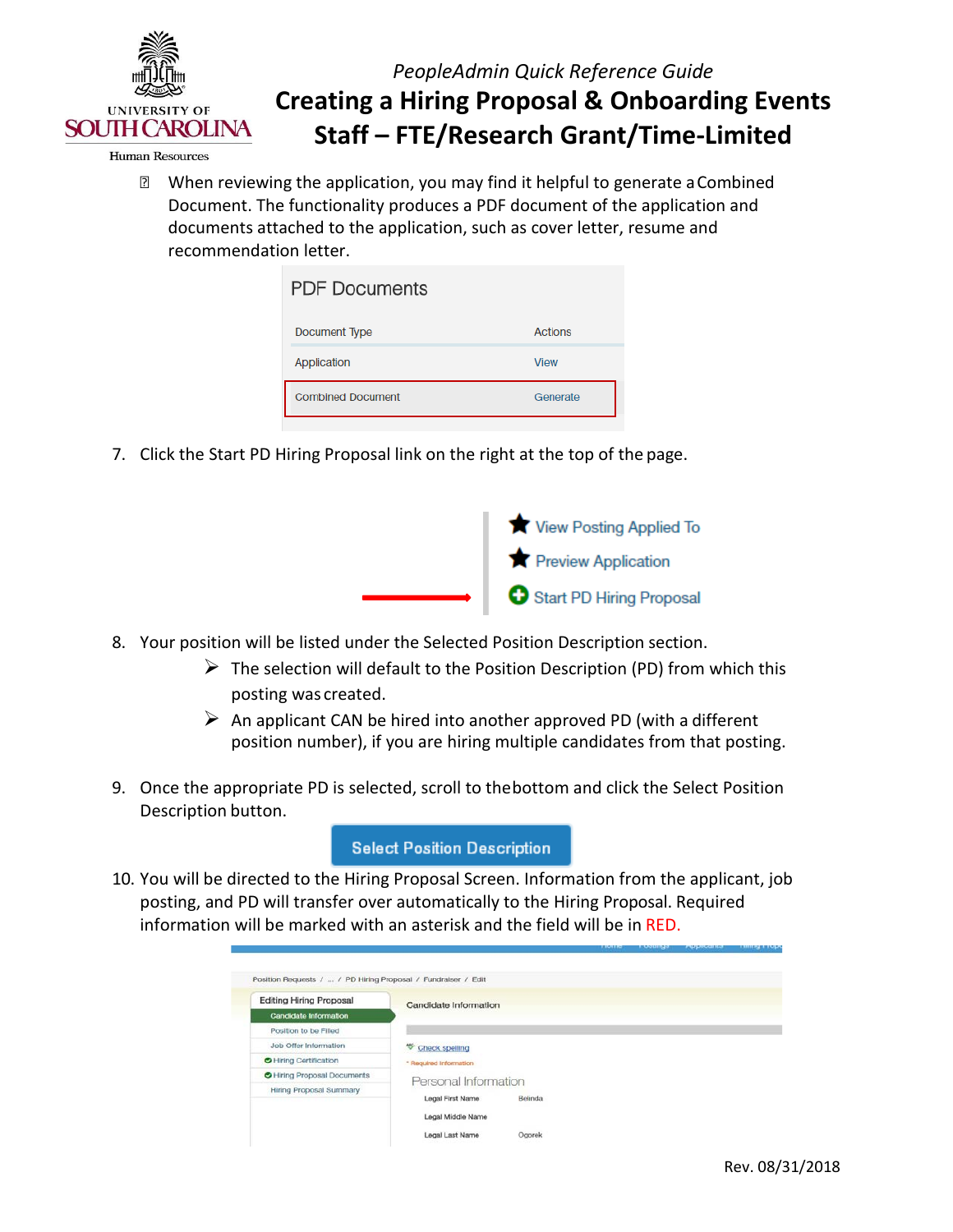

**Human Resources** 

 $*$  USC ID

 *College/Division HR Contact. 11.* Scroll down and complete the USC ID field in the Candidate Information Screen. The USC ID can be found through a Data Warehouse report for active employees. *If you do not have access to HR Data Warehouse, you may wish to periodically request a USC ID roster fromthe*

| This field is required.                                                              |  |  |
|--------------------------------------------------------------------------------------|--|--|
| If current or prior USC employee, please enter the USC ID, If not, please enter N/A. |  |  |

- data and move to the Position to be Filled Screen. 12. Click Next at either the bottom or top of the Candidate Information Screen to saveyour
- *13.* In the Position to be Filled Screen, choose the correct home department from the home department dropdown field. Make any necessary changes to the funding or add other  *requested salary amount in this area and edit it as necessary once HR Class & Comp has* funding, if necessary. *Please ensure the funding amount matches the salary information on the Job Offer Information Screen and Hire Above Minimum Request Form (HAM), if applicable. If the HAM pre-approval is part of your workflow, you may enter in the approved the salary.*

|                       | This field is required.        |   |   |
|-----------------------|--------------------------------|---|---|
| Funding Information   |                                |   |   |
| Dept. Account #       | 12500                          |   |   |
| Fund #                | E200                           |   |   |
| Object Code           | 51200 - Classified Staff (FTE) |   | ۰ |
| Amount (\$)           | 55000                          | ٠ |   |
| Remove Entry?<br>till |                                |   |   |

- 14. Click Next at either the bottom or top of the Position to be Filled Screen to save your data and route it to the Job Offer Information Screen.
- 15. In the Job Offer Information Screen, complete the following fields shown.

 *Tips: If as the Initiator you do not know the supervisor's social security number, you may Contact will be expected to enter the supervisor's social security number at the time of enter unknown in the supervisor's social security number field. The College/Division HR his/her review.*

*If the Initiator or Department HR Contact is not aware of the check distribution or timecard distribution number, then each College/Division may need to create a job aid to assist in completing these fields.*

*The benefits chosen at the posting will copy over to the Job Offer Information screen.*

*If the HAM pre-approval is part of your workflow, you may enter in the requested salary amount in this area and edit it as necessary once HR Class & Comp has approved the salary.*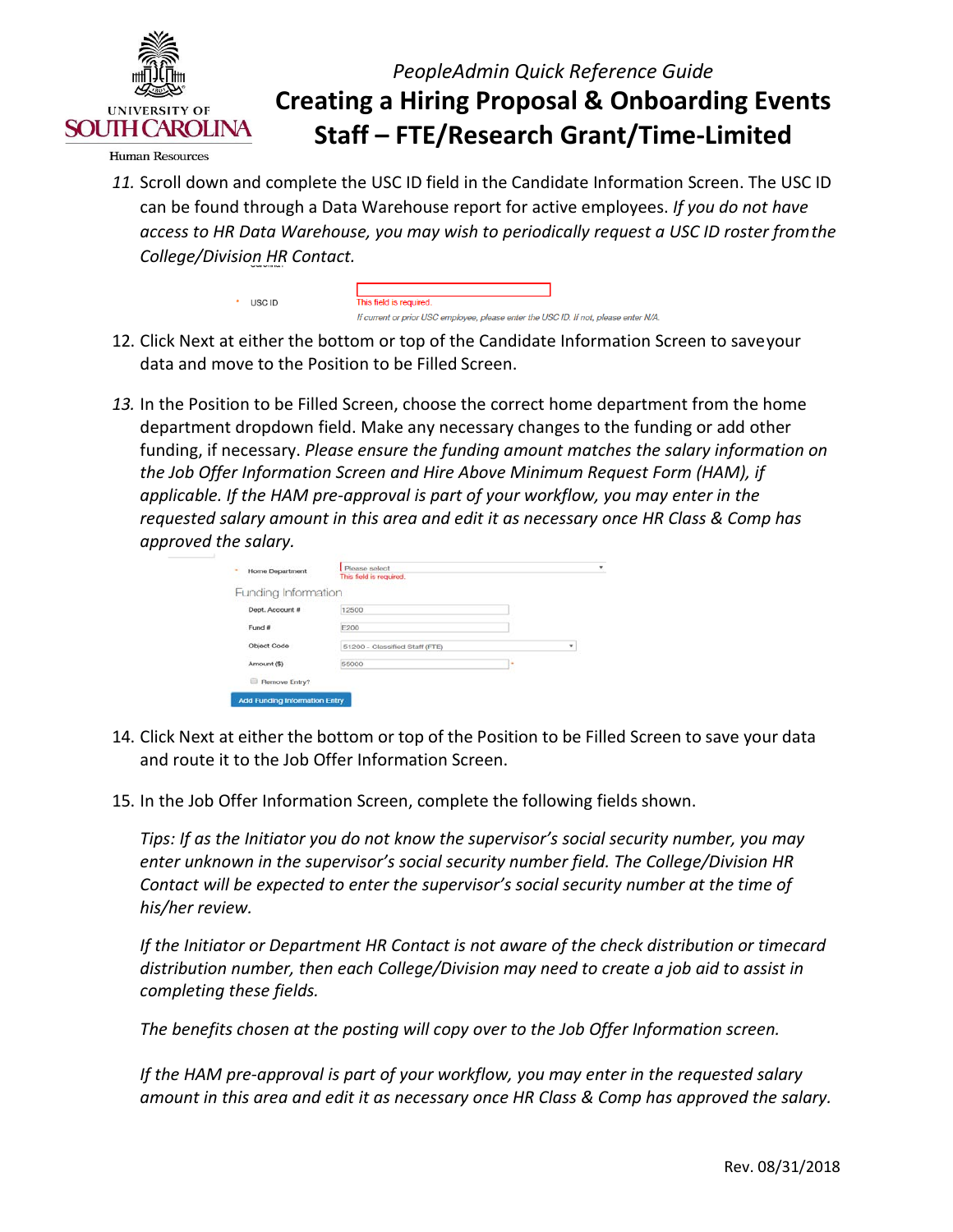

**Human Resources** 

#### **Action Type Definitions:** Please make sure the correct Action Type is selected.

- **New Hire**: a candidate who has never worked for USC. If the candidate was a student employee in the past, this does not count as having worked at USC for this purpose.
- **Rehire (Less than 1 year)**: a candidate who previously worked at USC, but has had a break in service of less than 1 year. This includes the typical rehire of Adjunct Faculty or as having worked at USC for this purpose. Temporary Staff. If the candidate was a student employee in the past, this does not count
- **Rehire (Greater than or Equal to 1 year):** a candidate who previously worked at USC, but employee in the past, this does not count as having worked at USC for this purpose. has had a break in service in excess of or equal to 1 year. If the candidate was a student
- **Demotion:** the assignment of an employee from one position to a different position having a lower band or, for employees in unclassified positions, assignment of a lower rate of pay to the employee except when the employee's job duties also are decreased for nonpunitive reasons.
- **Promotion**: the assignment of an employee from one position to a different position having a higher band or, for unclassified positions, having a higher rate of pay.
- the same band, or the movement of a position that does not require reclassification. **Reassignment:** the movement of an employee from one position to another position having

| <b>Action Type</b>                                     | Please select<br>$\boldsymbol{\mathrm{v}}$                                                                                    | Please select<br>v                       |
|--------------------------------------------------------|-------------------------------------------------------------------------------------------------------------------------------|------------------------------------------|
|                                                        | This field is required.                                                                                                       | <b>Please select</b>                     |
| Hiring Proposal Number                                 |                                                                                                                               | <b>New Hire</b>                          |
|                                                        |                                                                                                                               | Rehire (Less than 1 Year)                |
|                                                        |                                                                                                                               | Rehire (Greater Than or Equal to 1 Year) |
|                                                        |                                                                                                                               | Promotion                                |
| Reason for Selection of                                |                                                                                                                               | Demotion                                 |
| Candidate                                              |                                                                                                                               | Reassignment                             |
|                                                        |                                                                                                                               |                                          |
|                                                        | This field is required.                                                                                                       |                                          |
|                                                        |                                                                                                                               |                                          |
| <b>Base Salary</b>                                     | This field is required.                                                                                                       |                                          |
|                                                        | If hiring above the advertised rate, the HAM email approval must be attached in the documents section of the Hiring Proposal. |                                          |
|                                                        |                                                                                                                               |                                          |
| Supplement (if<br>applicable)                          |                                                                                                                               |                                          |
|                                                        |                                                                                                                               |                                          |
| Total Compensation, (if a<br>supplement is applicable) |                                                                                                                               |                                          |
|                                                        |                                                                                                                               |                                          |
| <b>Actual Start Date</b>                               |                                                                                                                               |                                          |
|                                                        | This field is required.                                                                                                       |                                          |
|                                                        |                                                                                                                               |                                          |
| <b>End Date</b>                                        | For Research Grant or Time-Limited positions, please enter the end date of the position.                                      |                                          |
|                                                        |                                                                                                                               |                                          |
| Employee's<br>Building/Room                            | This field is required.                                                                                                       |                                          |
|                                                        |                                                                                                                               |                                          |
| Campus Phone                                           |                                                                                                                               |                                          |
|                                                        | This field is required.                                                                                                       |                                          |
| Supervisor SSN                                         |                                                                                                                               |                                          |
|                                                        |                                                                                                                               |                                          |
| Supervisor Class/Slot                                  |                                                                                                                               |                                          |
|                                                        | This field is required.                                                                                                       |                                          |
| <b>Check Distribution</b>                              |                                                                                                                               |                                          |
|                                                        | This field is required.                                                                                                       |                                          |
|                                                        |                                                                                                                               |                                          |
| <b>Timecard Distribution</b>                           | This field is required.                                                                                                       |                                          |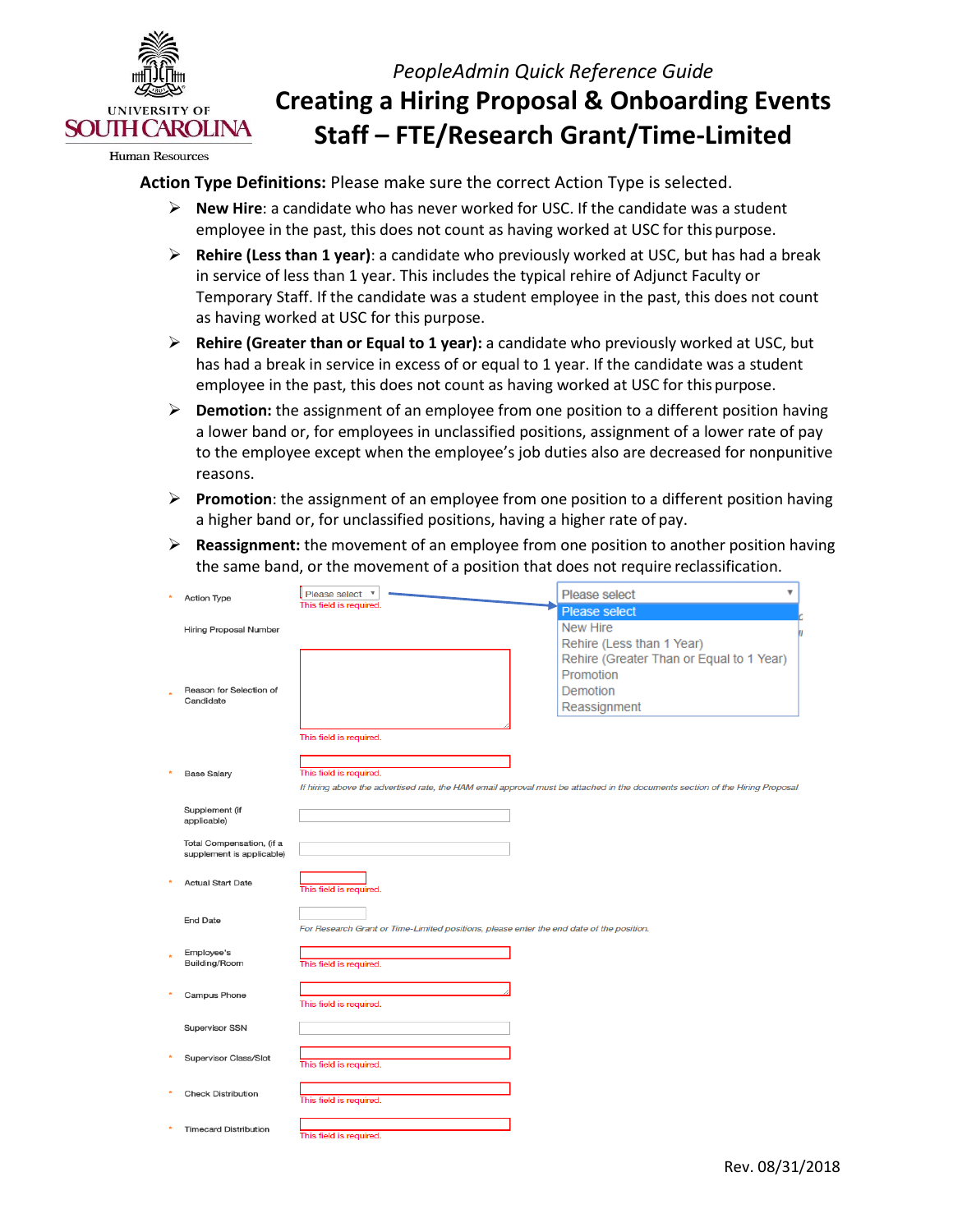

**Human Resources** 

*PeopleAdmin Quick Reference Guide*  **Creating a Hiring Proposal & Onboarding Events Staff – FTE/Research Grant/Time-Limited** 

- included) are equal. 16. Ensure the funding amount(s) and the base salary (or total compensation, if a supplement is
- required to determine what type of screenings will be conducted for each hire. the minimum qualifications. Minimum qualifications is unable to be altered by screenings not required are for candidates with a break in service less than 4 months being hired into the same position. Funding information will be funding section. 17. The next section is for Background and Drug Screenings. These questions are Education, S.C. Driver's License, Professional License Verification, and Pre-Employment Drug Screening will be selected based on the Position Type and departments. Those who initiate the hiring proposal must list the Department/Fund Number to be charged for the screening services. The only required, but if a re-hire has a break less than 4 months enter N/A is the

|                                                                                                                     | Based on the minimum qualifications select the additional screenings this position requires:        |
|---------------------------------------------------------------------------------------------------------------------|-----------------------------------------------------------------------------------------------------|
| <b>Credit History Check</b>                                                                                         | This field is required.                                                                             |
| Is the candidate an<br>attorney licensed to<br>practice law in S.C.?                                                | This field is required.                                                                             |
| If the candidate is a<br>rehire less than a year<br>will the break in service<br>from USC be more than<br>4 months? | This field is required.<br>A limited screening is required if the break is between 4 and 12 months. |
| Department and Fund<br>Number to be charged:                                                                        | This field is required.<br>Please enter N/A if screening is not required.                           |

- 18. Click Next at either the bottom or top of the Job Offer Information Screen to save your data and move to the Prospective Non U.S. Citizen Screen.
- 19. The Prospective Non U.S. Citizen Screen is to be utilized and completed, if an international applicant has been recommended for hire. If hiring an international, you are to work in conjunction with the International Support for Faculty and Staff Office. If not an international hire, skip this tab completely.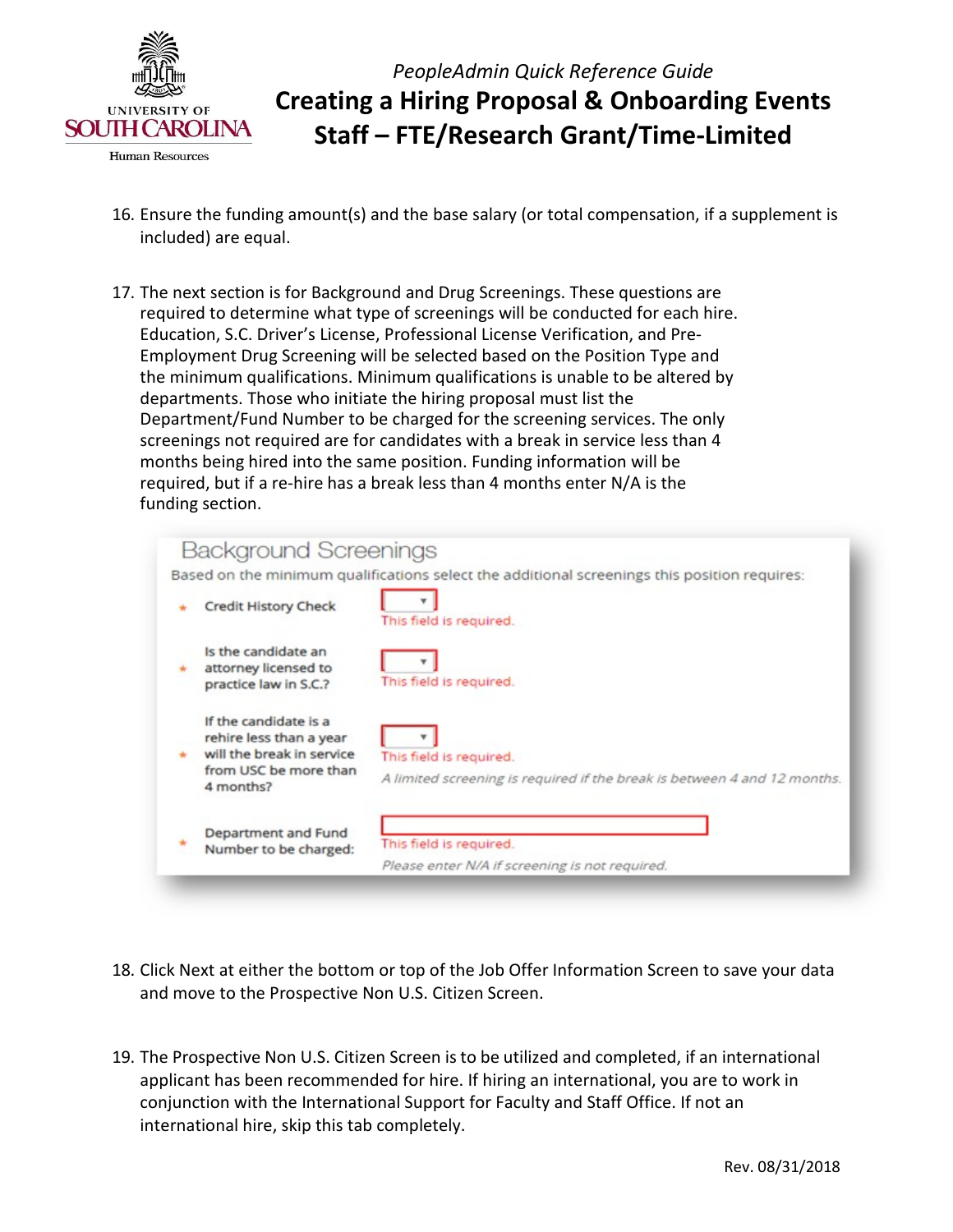

| an Resources       |                                                                                           |  |  |
|--------------------|-------------------------------------------------------------------------------------------|--|--|
|                    | Please select the expected length of employment or stay at USC, if applicable. Otherwise, |  |  |
| skip this section. |                                                                                           |  |  |

| Prospective Non U.S. Citizen                                     |               |
|------------------------------------------------------------------|---------------|
| Prospective Non U.S. Citizen                                     |               |
| <b>United States Citizen</b>                                     | No.           |
| Requires employer<br>sponsorship to work in<br>the United States | Yes           |
| What is the expected<br>length of employment or<br>stay at USC?  | Please select |

- 20. Click Next at the bottom or top of the Prospective Non U.S. Citizen Screen to saveyour data and route it to the Hiring Certification Screen.
- 21. In the Hiring Certification Screen, click Yes or No from the dropdown to certify the candidate meets the minimum qualifications for the position.

| <b>Hiring Certification</b>                                                                                                                                                                          |                         |
|------------------------------------------------------------------------------------------------------------------------------------------------------------------------------------------------------|-------------------------|
|                                                                                                                                                                                                      |                         |
| * Required Information                                                                                                                                                                               |                         |
| Hiring Certification                                                                                                                                                                                 |                         |
| As the hiring official<br>responsible for this<br>position, I certify that the<br>selected candidate meets<br>the minimum<br>qualifications for this<br>position as indicated on<br>the job posting. | This field is required. |

 22. Click Next at either the bottom or top of the Hiring Certification Screen to save your data and move it to the Hiring Proposal Documents Screen.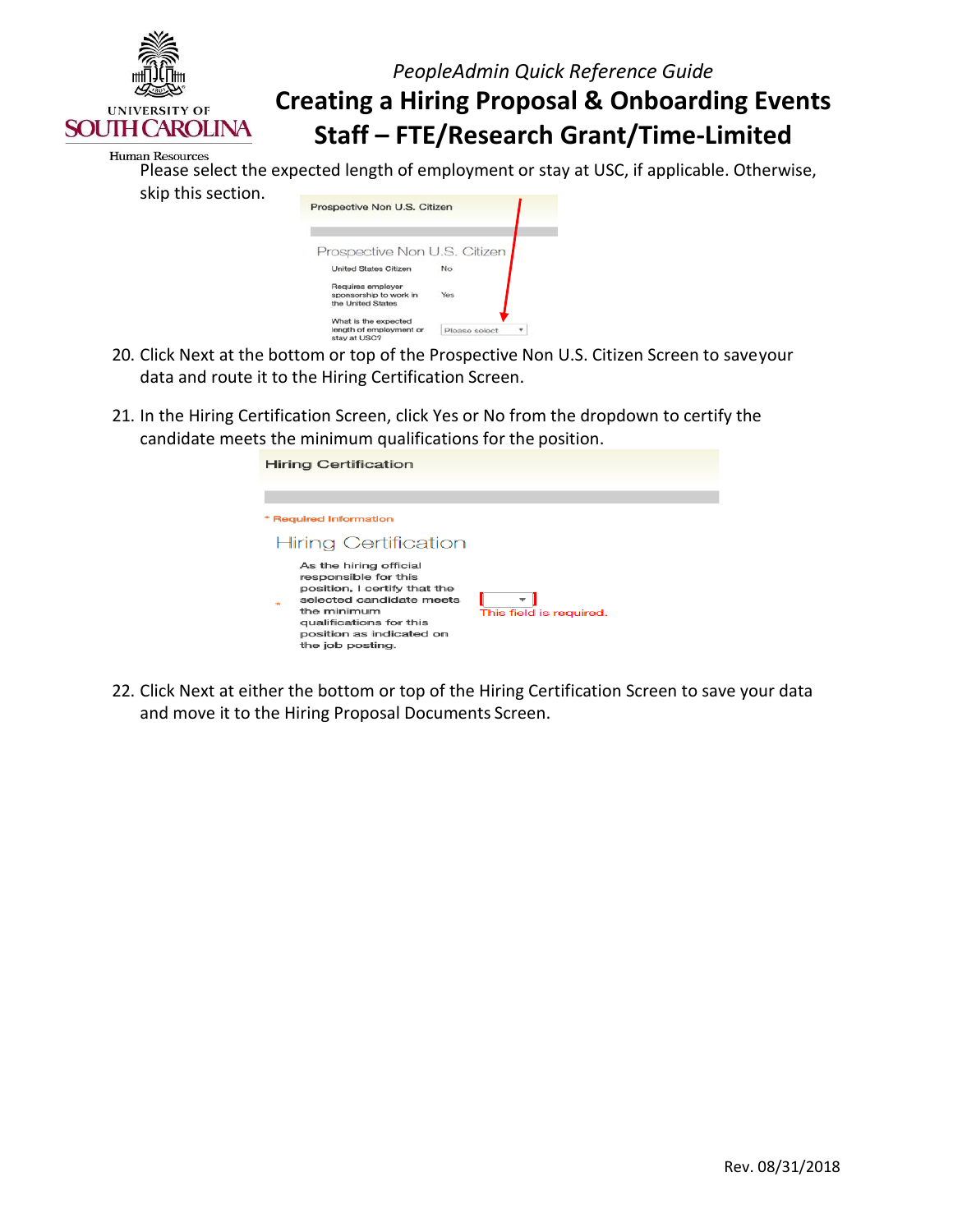

**Human Resources** 

 *23.* In the Hiring Proposal Documents Screen, you may attach various documents that are applicable to the staff full-time equivalent (FTE), research grant (RGP), or time-limited (TL)  position type. *The Attestation of Hiring Process and Signed Offer/Acceptance Letter is required for of your workflow, you may enter in the requested salary amount in this area and edit it as necessary once HR Class & Comp has approved the salary. staff FTE, RGP and TL positions. A Hire Above Minimum (HAM) HR-27 form is required for all classified positions with a starting salary above the advertised rate. If the HAM pre-approval is part*

| <b>Hiring Proposal Documents</b>                                                           |                                                                                                        | Save<br>$<<$ Prev | Next      |
|--------------------------------------------------------------------------------------------|--------------------------------------------------------------------------------------------------------|-------------------|-----------|
| PDF conversion must be completed for the document to be valid when applicable.             |                                                                                                        |                   |           |
| Document Type                                                                              | Name                                                                                                   | <b>Status</b>     | (Actions) |
| Hire Above Minimum Approval (for FTE, RGP and TL Staff Positions)                          | Hire Above Minimum Approval (for FTE, RGP and TL Staff Positions) 09-18-17 12:34:36                    | PDF complete      | Actions v |
| Attestation of Hiring Process <required> for all FTE and RGP/TL POSITIONS</required>       | Attestation of Hiring Process <required> for all FTE and RGP/TL POSITIONS 09-18-17 09:31:13</required> | PDF complete      | Actions ~ |
| Adjusted State Service and/or Leave Accrual Date Calculation (For Division of HR Use Only) |                                                                                                        |                   | Actions v |
| <b>Supporting Documents</b>                                                                | Supporting Documents 09-18-17 09:31:58                                                                 | PDF complete      | Actions v |
| Provost/President Approval (for FTE Faculty)                                               |                                                                                                        |                   | Actions v |
| Board of Trustees Approval (for FTE Faculty)                                               |                                                                                                        |                   | Actions v |
| Signed Offer/Acceptance Letter <required></required>                                       | Signed Offer/Acceptance Letter <required> 10-10-17 16:46:15</required>                                 | PDF complete      | Actions v |
| ACA Calculation Worksheet <required> for Adjunct Faculty and Temporary Staff</required>    |                                                                                                        |                   | Actions ~ |
| Hire Above Minimum (HAM) Request Form - HR27                                               | Hire Above Minimum (HAM) Request Form - HR27 09-18-17 09:22:19                                         |                   | Actions w |

- 24. Click Next at either the bottom or top of the Hiring Proposal Documents Screen to save your data and route it to the Hiring Proposal Summary Screen.
- 25. At the top right, click the Take Action on Hiring Proposal button and select HAM Pre- Approval (move it to HR Class & Comp), if applicable.
	- process for staff hires. It may be helpful to enter information, such as requested comments will appear in the History tab as well as the email notification. **If your internal business process does not require a HAM Pre-Approval, you will** Take Action on Hiring Proposal and select Submit for Approval (move to Department Head, Dean, AVP, or Vice President), based on your internal approval review or next steps, in the Comments box before moving it to the approver. The

|             | Take Action On Hiring Proposal v                             |  |
|-------------|--------------------------------------------------------------|--|
| Proposal    | Keep working on this Hiring                                  |  |
|             | WORKFLOW ACTIONS                                             |  |
| Contact)    | Return (move to Department HR                                |  |
|             | Submit for Approval (move to<br>Department Head)             |  |
|             | Return <i>(move</i> to Initiator)                            |  |
| Dean)       | Submit for Approval (move to                                 |  |
| <b>AVP1</b> | Submit for Approval (move to                                 |  |
|             | Submit for Approval (move to<br>Vice President)              |  |
| Budget)     | Submit for Approval (move to                                 |  |
|             | Cancel (move to Cancelled)                                   |  |
|             | Edit Completed (move to Offer<br>Accepted/Create Onboarding) |  |
|             | HAM Pre-Approval (move to HR<br>Class & Comp)                |  |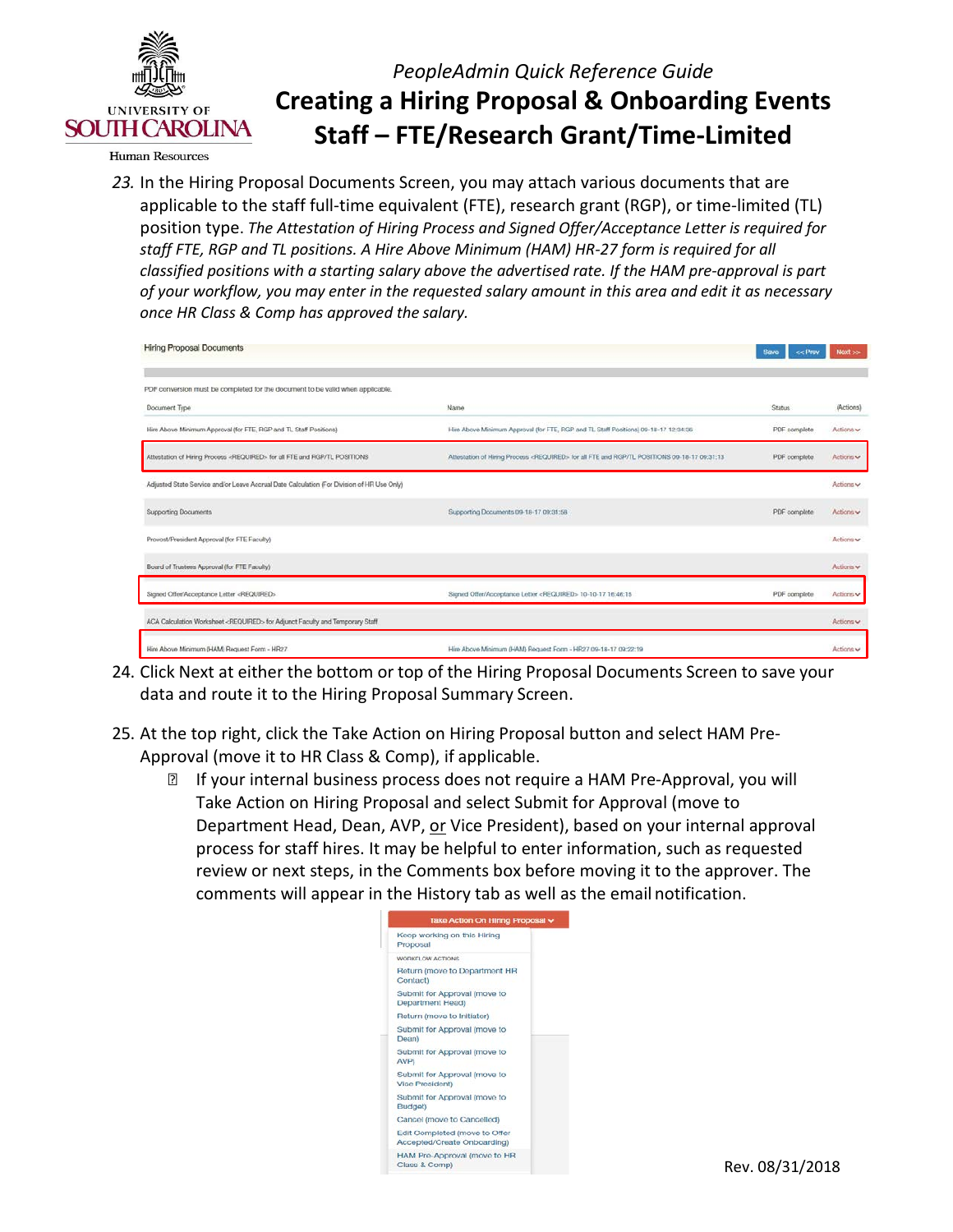

- **Human Resources**
- *must have at least two levels of approvers and must not be the same person. 26.* Move the Hiring Proposal through your internal workflow. *Remember - Hiring Proposals*
- 27. Route the Hiring Proposal to HR Class & Comp for approval of the base salary.
	- $\triangleright$  For hires above the advertised minimum rate, please do not communicate the offer to the candidate until HR Class & Comp has approved it, as the amount may change.
- 28. Once approved, HR Class & Comp will route the Hiring Proposal to Approved to Make Contact, Department HR Contact, or Initiator). Offer, and the user group that created the Hiring Proposal (either College/Division HR
- Letter to the Hiring Proposal Documents, then move the Hiring Proposal through the 29. When the offer has been made and accepted, upload the Signed Offer and Acceptance workflow to Offer Accepted/Create Onboarding\*. This will transition the Hiring Proposal to HR Operations.

| C<br>$\curvearrowright$          | Secure https://uscjobs.sc.edu/hr/actions/1420/edit?tab=6                                                                      |                                                                                                            |                 | $\Theta$<br>☆  |
|----------------------------------|-------------------------------------------------------------------------------------------------------------------------------|------------------------------------------------------------------------------------------------------------|-----------------|----------------|
| <b>WWW.I LEADER</b>              | Sharepoint   PA Prod login   PA SB login   I-9Advantage login<br>Gotomeeting S PA Upgrade<br><b>Hiring Proposal Documents</b> |                                                                                                            |                 |                |
| Candidate Information            |                                                                                                                               | Save                                                                                                       | $<<$ Prev       | Next >>        |
| <b>O</b> Position to be Filled   |                                                                                                                               |                                                                                                            |                 |                |
| <b>O</b> Job Offer Information   | PDF conversion must be completed for the document to be valid when applicable.                                                |                                                                                                            |                 |                |
| <b>O</b> Prospective Non U.S. C  | Document Type                                                                                                                 | Name                                                                                                       | <b>Status</b>   | (Actions)      |
| Hiring Certification             | Hire Above Minimum Approval (for FTE, RGP and TL Staff                                                                        | Hire Above Minimum Approval (for FTE, RGP and TL Staff Positions) 08-                                      | PDF             |                |
| <b>Hiring Proposal Documents</b> | <b>Positions</b> )                                                                                                            | 30-17 10:51:18                                                                                             | complete        | Actions $\vee$ |
| <b>Hiring Proposal Summary</b>   | Attestation of Hiring Process <required> for all FTE and RGP/TL<br/><b>POSITIONS</b></required>                               | Attestation of Hiring Process <required> for all FTE and RGP/TL<br/>POSITIONS 08-30-17 16:04:15</required> | PDF<br>complete | Actions $\vee$ |
|                                  | Adjusted State Service and/or Leave Accrual Date Calculation (For<br>Division of HR Use Only)                                 |                                                                                                            |                 | Actions $\vee$ |
|                                  | <b>Supporting Documents</b>                                                                                                   |                                                                                                            |                 | Actions v      |
|                                  | Provost/President Approval (for FTE Faculty)                                                                                  |                                                                                                            |                 | Actions $\vee$ |
|                                  | Board of Trustees Approval (for FTE Faculty)                                                                                  |                                                                                                            |                 | Actions v      |
|                                  | Signed Offer/Acceptance Letter                                                                                                | Signed Offer/Acceptance Letter 08-30-17 16:09:57                                                           | PDF<br>complete | Actions $\vee$ |
|                                  | ACA Calculation Worksheet <required> for Adjunct Faculty and<br/><b>Temporary Staff</b></required>                            |                                                                                                            |                 | Actions $\vee$ |

 Proposal is canceled, select Cancel.  $\triangleright$  \*If the offer is not accepted, you will select Offer Declined. If the Hiring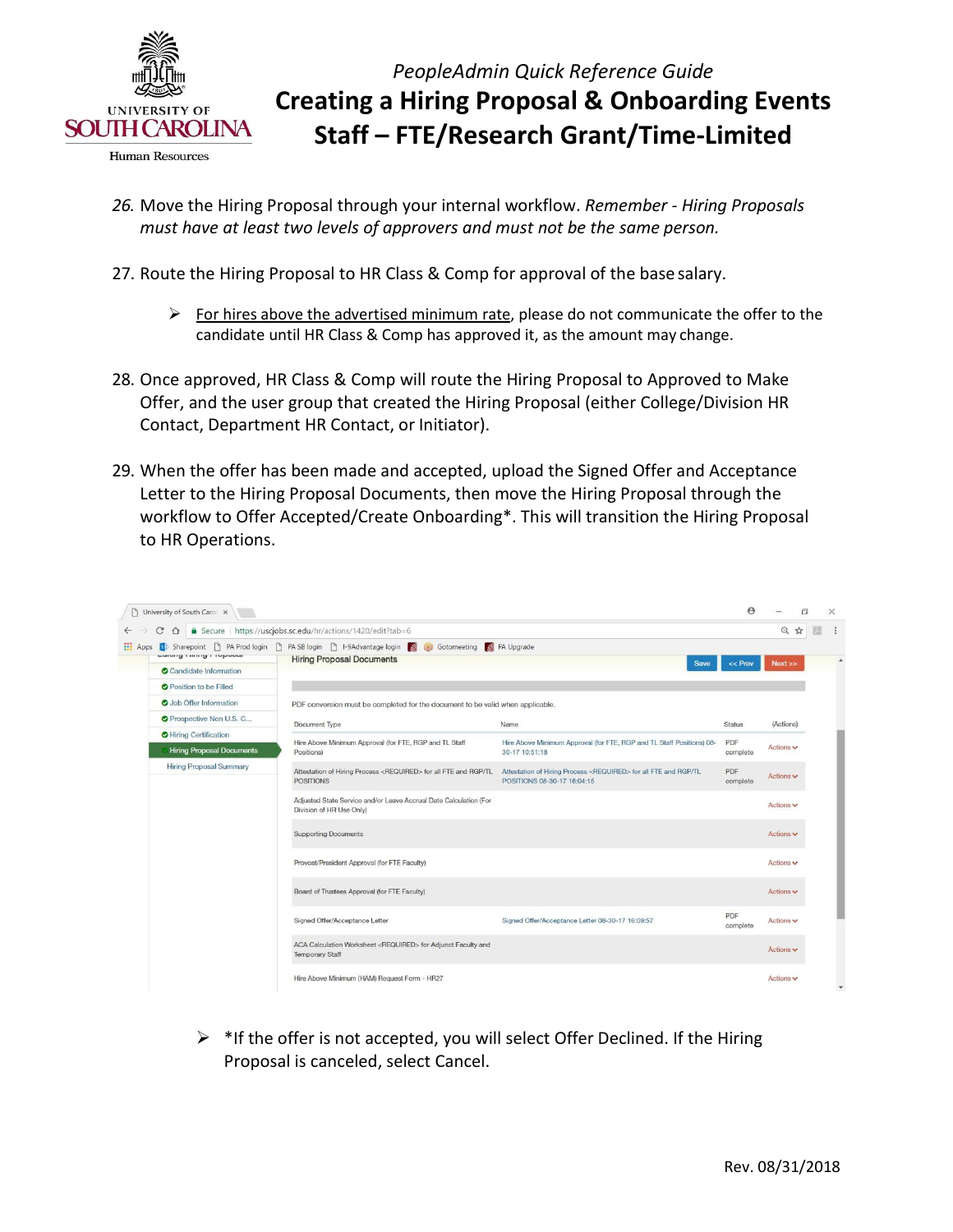

**Human Resources** 

 For rehires (Less than 1 Year) and other actions, such as promotion, HR Operations or OIS so that they may assist the candidate with completion of the assigned tasks. The campuses 30. **Create the Onboarding Event for New Hires and Rehires (Greater than or Equal to 1 Year).** will assign the necessary checklists. **All international new hires at the Columbia campus will have the onboarding checklists assigned by the Office for International Scholars (OIS)**  will continue to assign International checklists to their new hires.

| Staff /  / Himanshu Naik (Recommend for Hire) / PD Hiring Proposal / Summary |                             |
|------------------------------------------------------------------------------|-----------------------------|
| PD Hiring Proposal: Himanshu Naik (Staff)                                    |                             |
| Current Status: Offer Accepted/Create Onboarding                             |                             |
| <b>Position Type: Staff</b>                                                  | Created by: Janet Meredith  |
| Department: College of                                                       | <b>Owner: HR Operations</b> |
| <b>Engineering and Computing</b><br>(15500)                                  |                             |
| Applicant: Himanshu Naik                                                     |                             |
| Posting: IT System Administrator                                             |                             |

| <b>Print Preview</b>    |
|-------------------------|
| Create Onboarding Event |
|                         |

The First Name, Last Name, Personal Email, Street Address and Zip will populatefrom the hiring proposal.

 Onboarding. **It is important that you do not edit this data element.**  $\triangleright$  Personal email address is a unique identifier between Applicant Tracking and

 Employee ID = USC ID. A current employee or former employee of USC has an opportunity to enter this information on their application. If it is on their application, Applicant Tracking and Onboarding. Do not enter N/A or any other value, except the please be sure to add it to the Employee ID field. This is a unique identifier between USC ID, if the employee has a USC ID.

 Select the employee's supervisor from the dropdown. This is very important, as the supervisor will be assigned a PD acknowledgement task.

In the Onboarding Checklist field, click **Select Some Options** from the dropdown of checklists.

| <b>Select Onboarding Checklist</b>                                                       | . .<br>Position Type                          |
|------------------------------------------------------------------------------------------|-----------------------------------------------|
| <b>Employee ID</b>                                                                       | Staff<br><b>Onboarding Checklist</b>          |
| <b>SSN</b><br>Supervisor<br>Dev Karan<br>v                                               | <b>Critical New Hire</b><br>$\times$<br>Tasks |
| Department<br>School of Medicine Pathology, Microbiology and immunology<br>Position Type | Staff FTE New Hire<br>$\times$<br>Tasks       |
| Staff<br>Onboarding Checklist<br><b>Select Some Options</b>                              | Columbia Campus<br>$\times$<br>New Hire Tasks |
| Due Date                                                                                 |                                               |

 to hire the employee into the HR and Payroll system and all employee tasks must  $\triangleright$  Select Critical New Hire Checklist. This information contains critical information